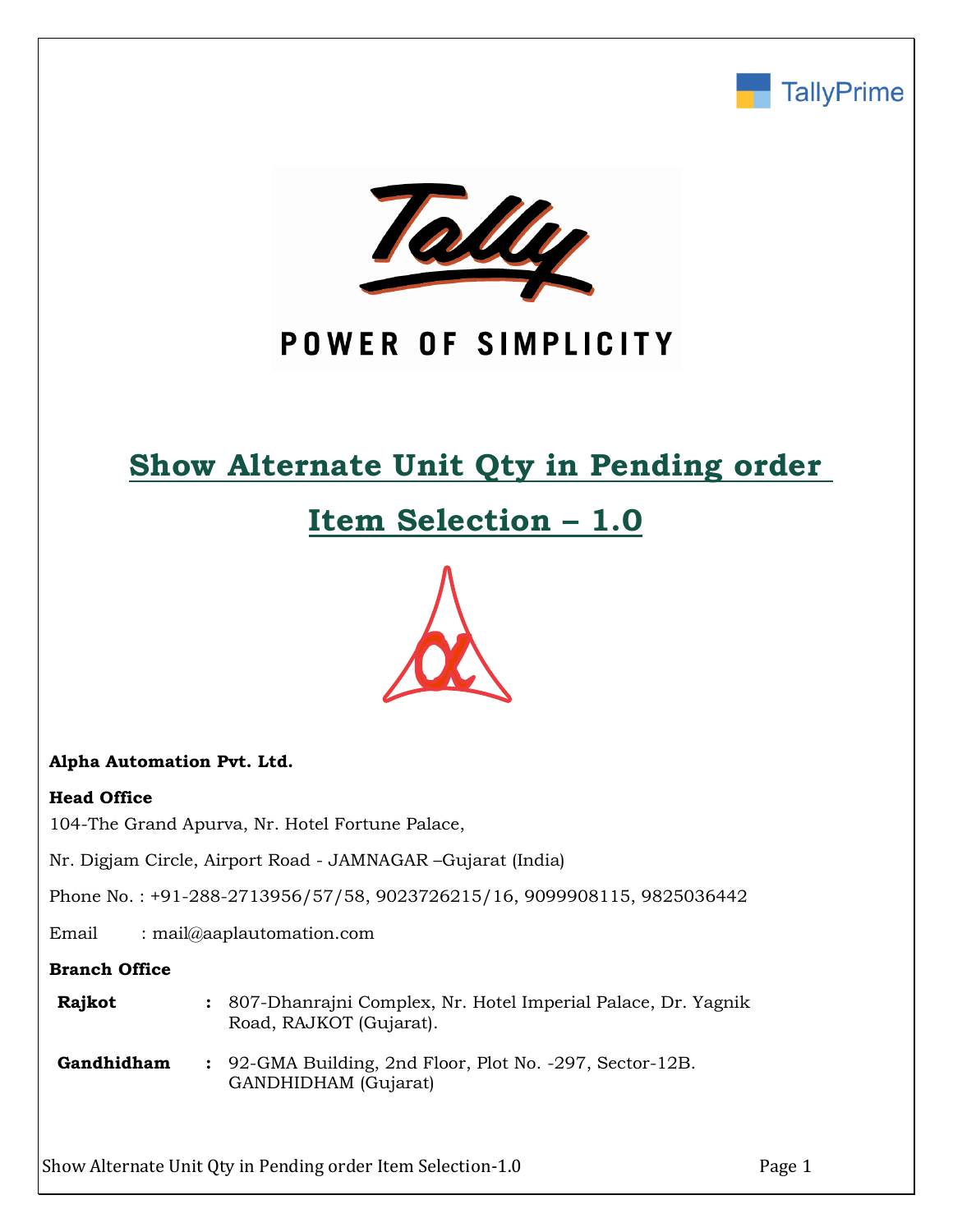

© 2020 Alpha Automation Pvt. Ltd. All rights reserved.

Tally, Tally 9, Tally9, Tally.ERP, Tally.ERP 9, Shoper, Shoper 9, Shoper POS, Shoper HO, Shoper 9 POS, Shoper 9 HO, Tally Developer, Tally. Server 9, Tally Developer, Tally. Developer 9, Tally.NET, Tally Development Environment, Tally Prime, TallyPrimeDeveloper, Tally Prime Server, Tally Extender, Tally Integrator, Tally Integrated Network, Tally Service Partner, Tally Academy & Power of Simplicity are either registered trademarks or trademarks of Tally Solutions Pvt. Ltd. in India and/or other countries. All other trademarks are properties of their respective owners.

Show Alternate Unit Qty in Pending order Item Selection-1.0 Page 2 Version: Alpha Automation Pvt. Ltd. / Show Alt Qty in Pending order Item Selection/1.0/ March-2021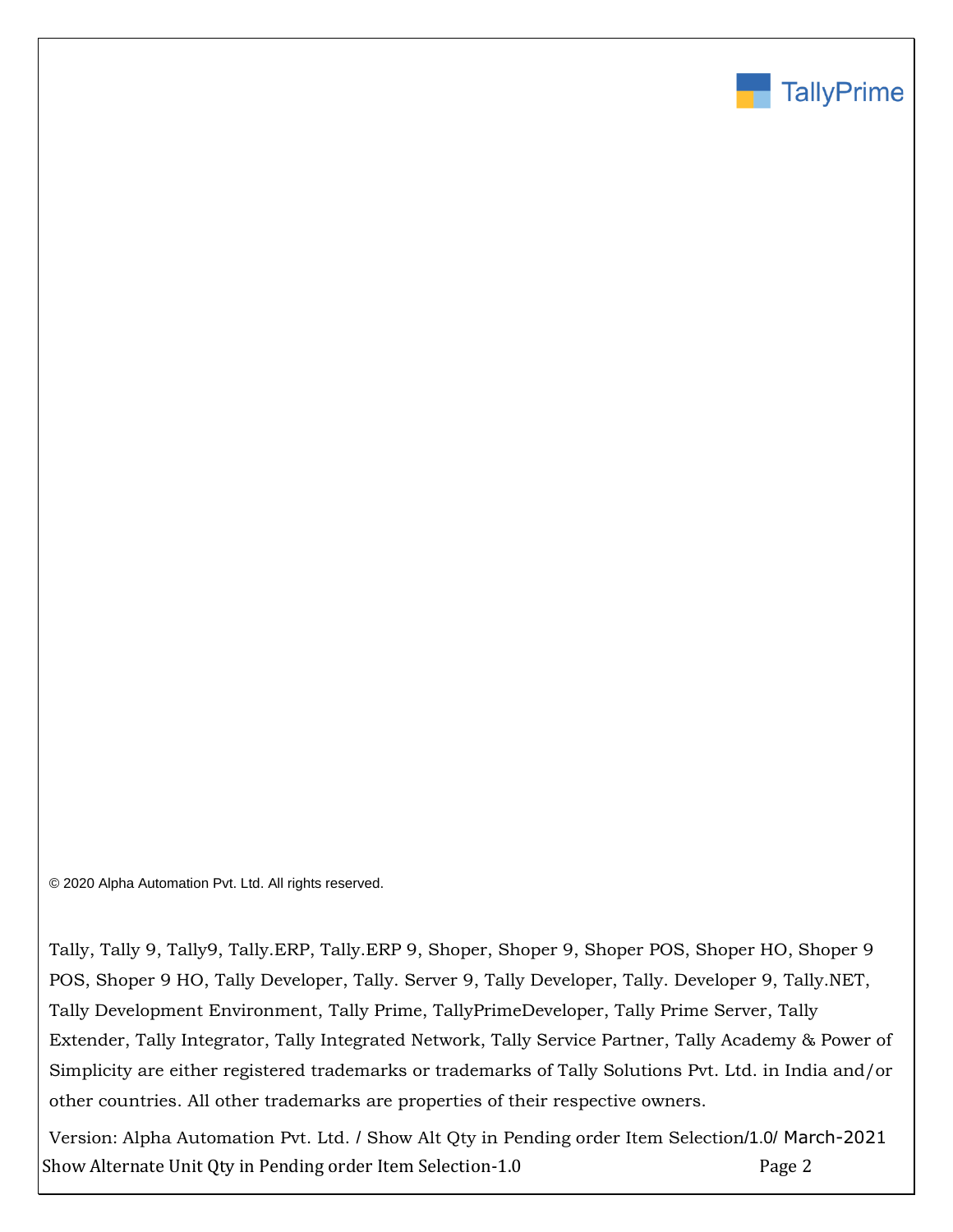

# **Show Alternate Unit Qty in Pending order**

# **Item Selection – 1.0**

## **Introduction**

By Default Tally Shows Item Pending Qty. Only in Main Unit in Pending Order Selection List. This Add-On allows the user to View Pending Qty in both Main Unit and Alternate Unit. This Add-On works in Sales Order, Purchase Order, Delivery Challan and Receipt Note.

## **Benefits**

• User can know Pending Order Qty in Both the Units of Stock Item.

## **What's New?**

• Compatible with TallyPrime

### **Important!**

Take back up of your company data before activating the Add-on.

Once you try/purchase an Add-on, follow the steps below to configure the Add-on and use it.

## **Installation**

- 1. Copy the TCP file in TallyPrime Folder.
- 2. Gateway of Tally  $\rightarrow$  F1 (Help) $\rightarrow$  TDL & Add-on  $\rightarrow$  F4 (Manage Local TDL)  $\rightarrow$  Select Yes in Load TDL on Startup and give the file name of TCP File. After pressing the Enter Key will show TDL Status which should be as Loaded.

### **System requirements:**

No additional hardware / software infrastructure is required for executing and operation this applications module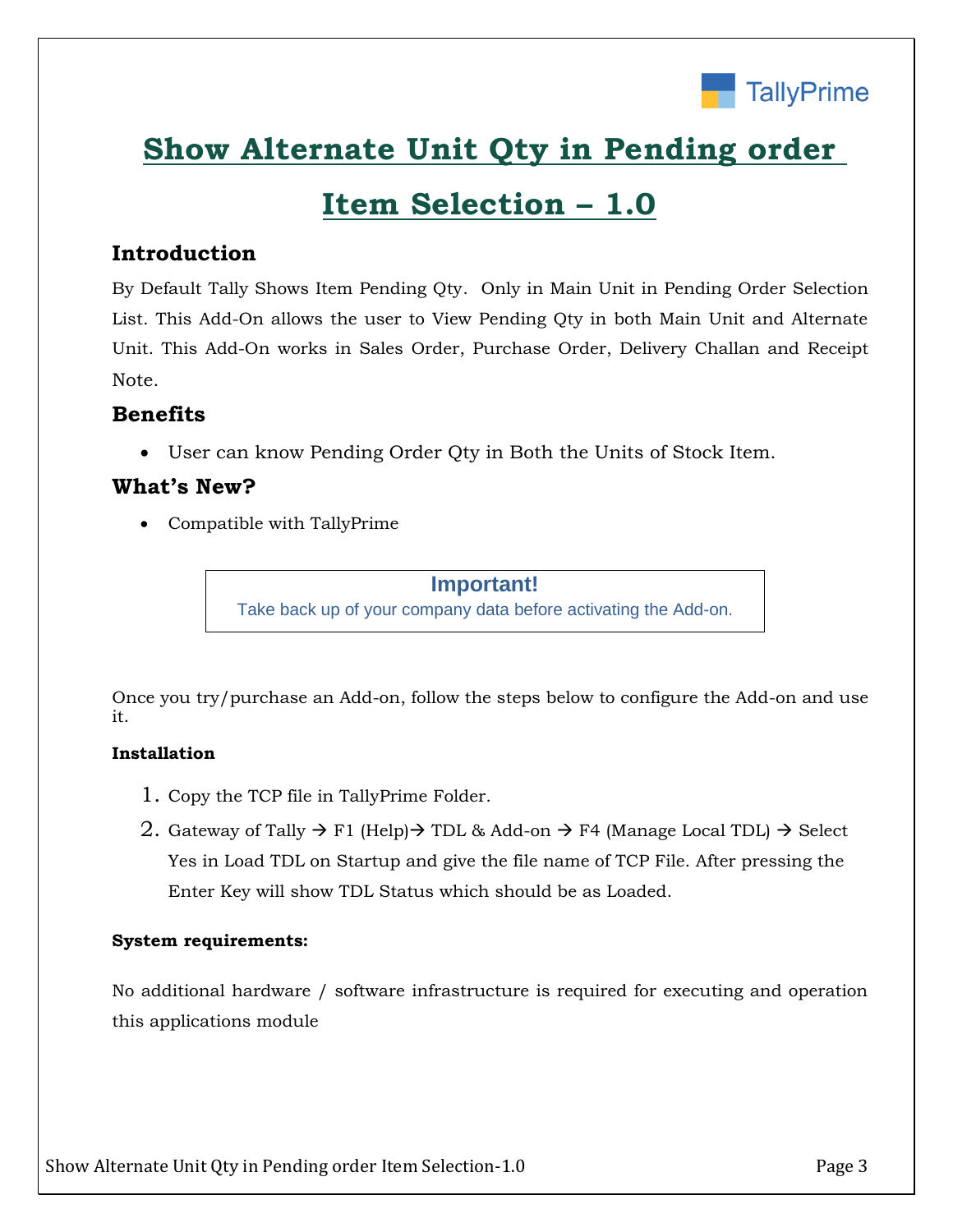

1. Activate the Add-on.

### *For TallyPrime Release 1.0*

Go to **Gateway of Tally** → **F1: Help** → **TDL & Add-On** → **F6: Add-On Features**. Alternatively, you may press **CTRL + ALT + T** from any menu to open TDL Management report and then press **F6: Add-On Features**

Set "Yes" to the options "**Enable to show Alternate Unit Qty in Pending Order Item Selection?**"

| <b>Add-On Features</b>                                                 |           |
|------------------------------------------------------------------------|-----------|
| Enable to Show Alternate Unit Qty in Pending Order Item Selection? Yes |           |
|                                                                        |           |
|                                                                        |           |
|                                                                        |           |
|                                                                        |           |
|                                                                        |           |
|                                                                        |           |
|                                                                        |           |
|                                                                        |           |
|                                                                        |           |
|                                                                        | Accept ?  |
|                                                                        |           |
|                                                                        | Yes or No |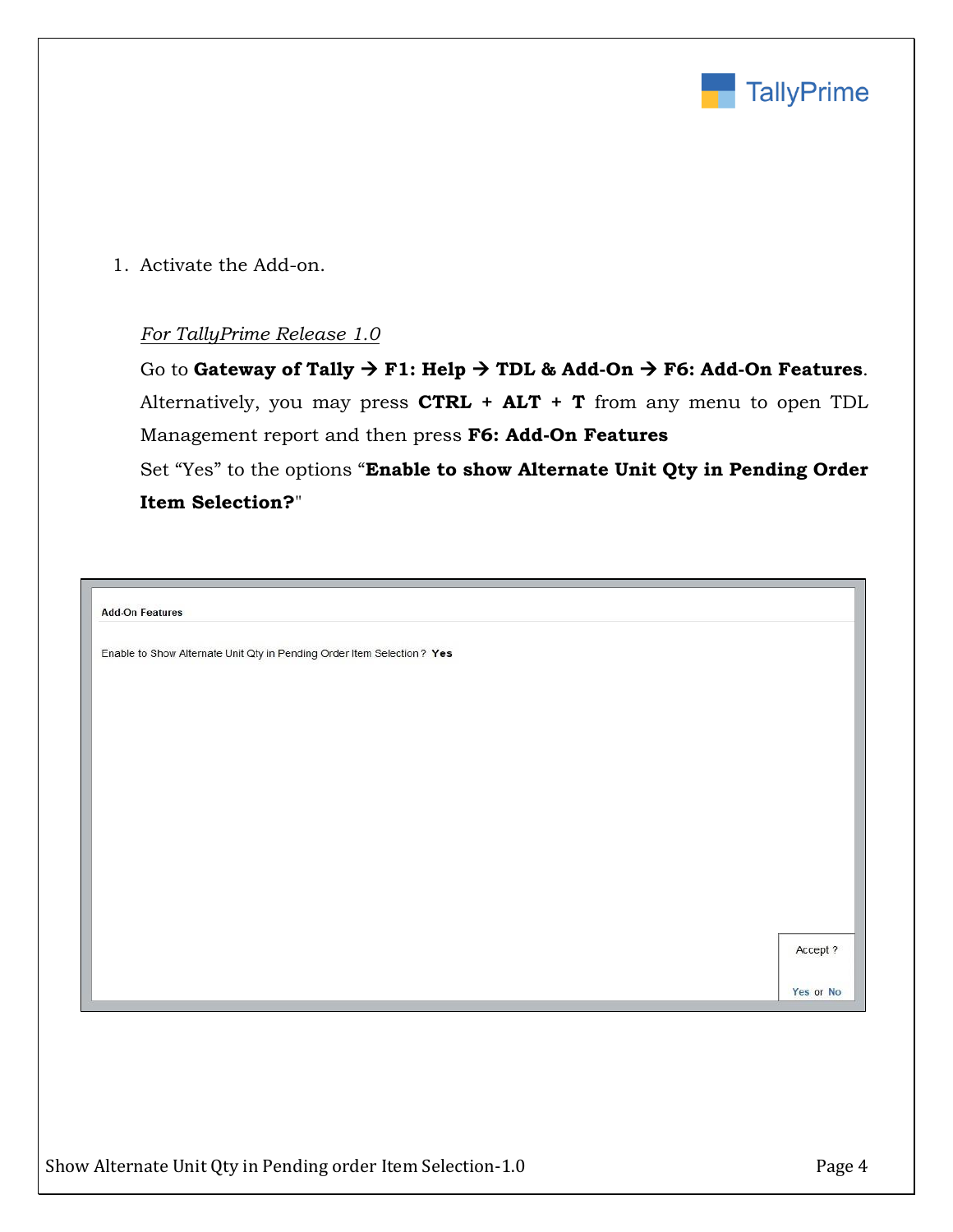

## **Detailed User Guide:**

## **1. Gateway of Tally** → **Alter** →**Stock Item As Shown below :**

| <b>Stock Item Alteration</b>                                                                                                              |                                                                                                        |                                                                                                                                                               | <b>DLP Industries LLP</b>                                    |
|-------------------------------------------------------------------------------------------------------------------------------------------|--------------------------------------------------------------------------------------------------------|---------------------------------------------------------------------------------------------------------------------------------------------------------------|--------------------------------------------------------------|
| Brass Pin 6001 ZZ<br>Name<br>(alias)<br>$\frac{1}{2}$                                                                                     |                                                                                                        |                                                                                                                                                               | Part No.<br>ă.                                               |
| Description :<br>Notes<br>S.<br>Set/modify default ledgers for invoicing : No                                                             |                                                                                                        |                                                                                                                                                               |                                                              |
| Under<br>Category<br><b>Units</b><br>Alternate units<br>where<br><b>Additional Details</b><br>Maintain in batches<br>Alter standard rates | : Parts<br>• Not Applicable<br>Pcs<br>Kg<br>$5$ Kg =<br>50 Pcs<br>$\ddot{\phantom{a}}$<br>: No<br>: No | <b>Statutory Details</b><br><b>GST Applicable</b><br>Set/Alter GST Details<br>Type of Supply<br>Reporting UQC<br>Set/Alter MRP details<br>Rate of Duty (eg 5) | : <i>*</i> Applicable<br>: No<br>: Goods<br>Ċ.<br>: No<br>ŝ, |
|                                                                                                                                           | Opening Balance<br>$\hat{\boldsymbol{\cdot}}$                                                          | Quantity<br>Rate per                                                                                                                                          | Value                                                        |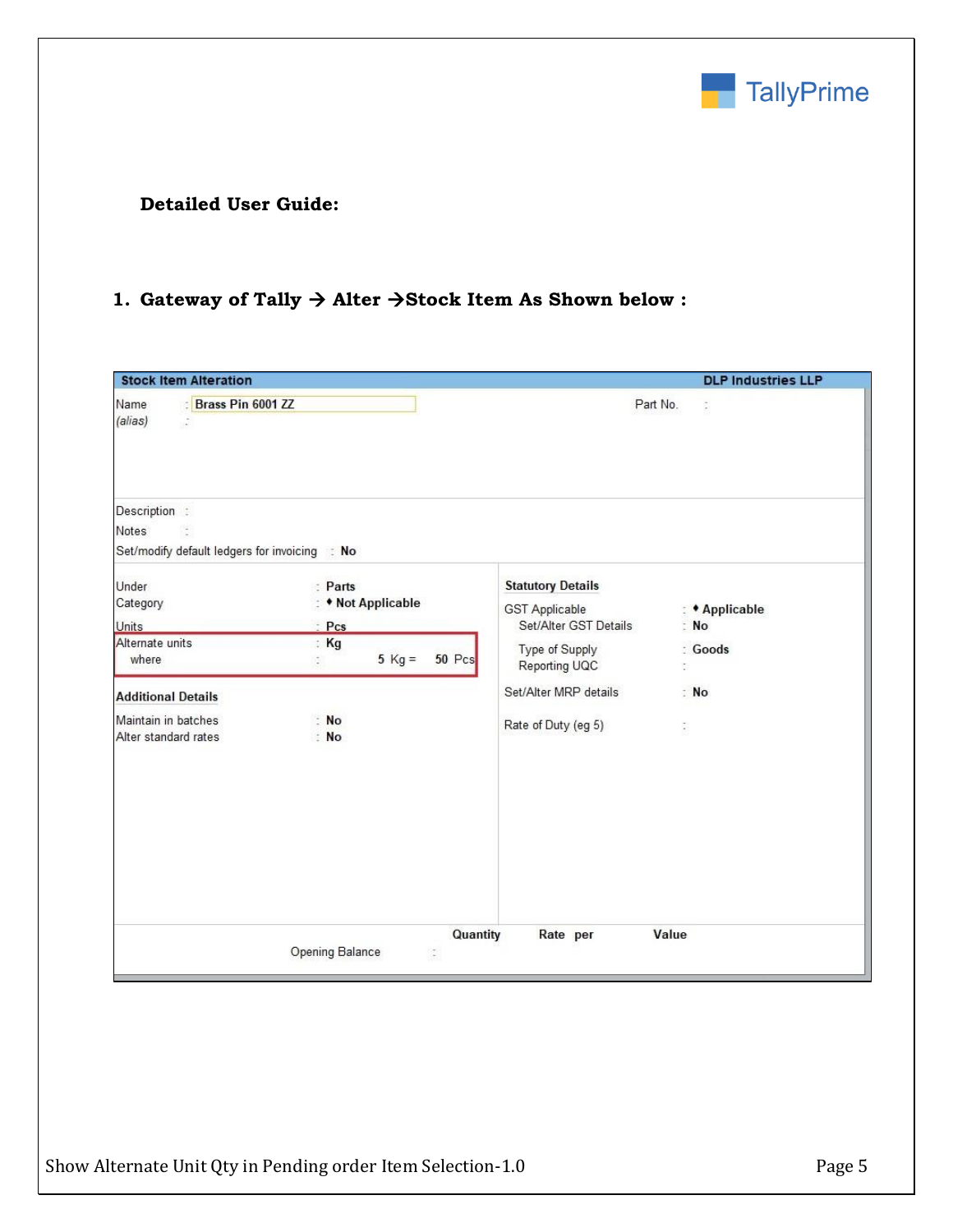

## **2. Go To Vouchers** → **Other Vouchers (F10)** → **Sales Order :**

| <b>Order Voucher Alteration</b> |                            | <b>DLP Industries LLP</b>                       | × F2:Date                    |
|---------------------------------|----------------------------|-------------------------------------------------|------------------------------|
| Sales Order                     | <b>D</b> 002<br>No.        | 9-Mar-21<br>Tuesday                             | F3: Company                  |
| Party A/c name                  | : Adico Spares Pvt Ltd     | Price Level<br>$\frac{1}{2}$                    |                              |
| Current balance                 |                            | Order no.<br>: T002                             | F4: Contra                   |
| Sales ledger<br>Current balance | : Interstate Sales Account |                                                 | F5: Payment                  |
| Name of Item                    |                            | Quantity<br>Rate per Disc %                     | Amount F6: Receipt           |
|                                 |                            |                                                 | F7: Journal                  |
| Brass Pin 6001 ZZ               |                            | 100 Pcs<br>200.00 Pcs<br>20,000.00<br>$(10$ Kg) | F8: Sales                    |
|                                 |                            |                                                 | F9: Purchase                 |
| CGST<br><b>SGST</b>             |                            | 1,800.00                                        | 1,800.00 F10: Other Vouchers |
|                                 |                            |                                                 | E: Autofill                  |
|                                 |                            |                                                 | H: Change Mode               |
|                                 |                            |                                                 | I: More Details              |
|                                 |                            |                                                 |                              |
|                                 |                            |                                                 | L: Optional<br>T: Post-Dated |
|                                 |                            |                                                 |                              |
|                                 |                            |                                                 | W: Pre-Close Order           |
|                                 |                            |                                                 |                              |
|                                 |                            |                                                 |                              |
|                                 |                            |                                                 |                              |
|                                 |                            |                                                 |                              |
|                                 |                            |                                                 |                              |
|                                 |                            |                                                 |                              |
|                                 |                            |                                                 |                              |
| Narration:                      |                            | 100 Pcs<br>23,600.00                            |                              |
|                                 |                            |                                                 | F12: Configure               |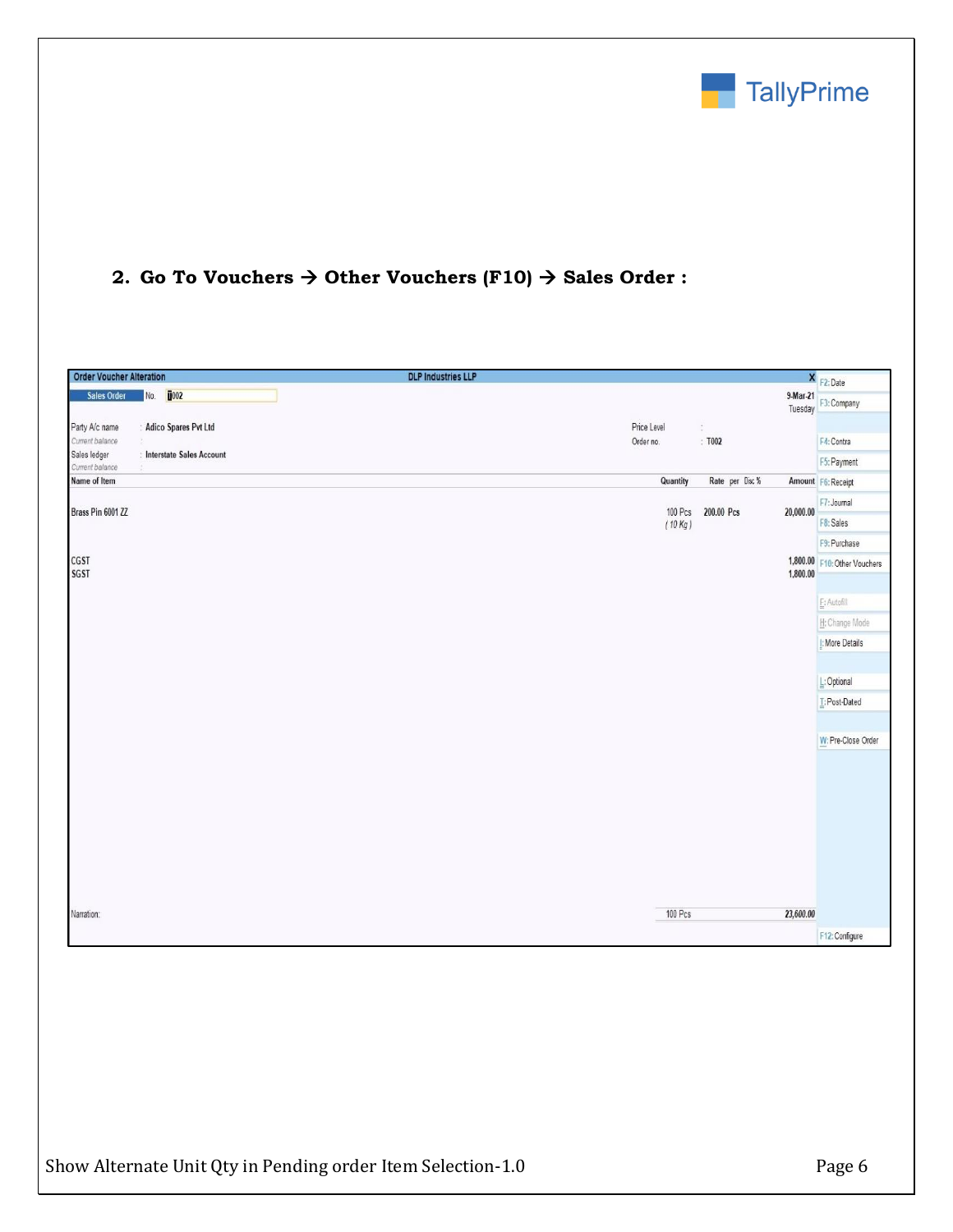

**3. Navigate through Gateway of Tally → Vouchers → Sales. When you make Sales invoice it will Display Alt Qty in Pending Order Item Selection.**

| No 011<br>9-Mar<br><b>Date</b><br>Tues<br>Reference No<br>* Not Applicable<br><b>Voudle Blue</b><br>* Not Applicable<br>Adico Spares Pvt Ltd.<br>Price Level<br>Party A/o name<br>Item Allocations for: Brass Pin 6001 ZZ<br>Rate per Disc & List of Orders<br>Interstate Sales Account<br>ales ledger<br>Quantity<br>Due On Balance Alt. Balance<br>wrant halance<br>Quantity<br>Rate per Dec %<br>Amot<br>Order No.:<br>New Number<br>◆ Not Applicable<br>9-Mar-21 100 Pcs<br>10 Kg<br>T002<br>( )<br><b>Brass Pin 6001 ZZ</b><br>$\left\lfloor \cdot \right\rfloor$ | <b>Stock Item Allocations</b> |  | <b>DLP Industries LLP</b> |  |  |  |  |
|------------------------------------------------------------------------------------------------------------------------------------------------------------------------------------------------------------------------------------------------------------------------------------------------------------------------------------------------------------------------------------------------------------------------------------------------------------------------------------------------------------------------------------------------------------------------|-------------------------------|--|---------------------------|--|--|--|--|
|                                                                                                                                                                                                                                                                                                                                                                                                                                                                                                                                                                        |                               |  |                           |  |  |  |  |
|                                                                                                                                                                                                                                                                                                                                                                                                                                                                                                                                                                        |                               |  |                           |  |  |  |  |
|                                                                                                                                                                                                                                                                                                                                                                                                                                                                                                                                                                        |                               |  |                           |  |  |  |  |
|                                                                                                                                                                                                                                                                                                                                                                                                                                                                                                                                                                        | Name of Item                  |  |                           |  |  |  |  |
|                                                                                                                                                                                                                                                                                                                                                                                                                                                                                                                                                                        |                               |  |                           |  |  |  |  |
|                                                                                                                                                                                                                                                                                                                                                                                                                                                                                                                                                                        |                               |  |                           |  |  |  |  |
|                                                                                                                                                                                                                                                                                                                                                                                                                                                                                                                                                                        |                               |  |                           |  |  |  |  |
|                                                                                                                                                                                                                                                                                                                                                                                                                                                                                                                                                                        |                               |  |                           |  |  |  |  |
|                                                                                                                                                                                                                                                                                                                                                                                                                                                                                                                                                                        |                               |  |                           |  |  |  |  |
|                                                                                                                                                                                                                                                                                                                                                                                                                                                                                                                                                                        |                               |  |                           |  |  |  |  |
|                                                                                                                                                                                                                                                                                                                                                                                                                                                                                                                                                                        |                               |  |                           |  |  |  |  |
|                                                                                                                                                                                                                                                                                                                                                                                                                                                                                                                                                                        |                               |  |                           |  |  |  |  |
|                                                                                                                                                                                                                                                                                                                                                                                                                                                                                                                                                                        |                               |  |                           |  |  |  |  |
|                                                                                                                                                                                                                                                                                                                                                                                                                                                                                                                                                                        |                               |  |                           |  |  |  |  |
|                                                                                                                                                                                                                                                                                                                                                                                                                                                                                                                                                                        |                               |  |                           |  |  |  |  |
|                                                                                                                                                                                                                                                                                                                                                                                                                                                                                                                                                                        |                               |  |                           |  |  |  |  |
|                                                                                                                                                                                                                                                                                                                                                                                                                                                                                                                                                                        |                               |  |                           |  |  |  |  |
|                                                                                                                                                                                                                                                                                                                                                                                                                                                                                                                                                                        |                               |  |                           |  |  |  |  |
|                                                                                                                                                                                                                                                                                                                                                                                                                                                                                                                                                                        |                               |  |                           |  |  |  |  |
|                                                                                                                                                                                                                                                                                                                                                                                                                                                                                                                                                                        |                               |  |                           |  |  |  |  |
|                                                                                                                                                                                                                                                                                                                                                                                                                                                                                                                                                                        |                               |  |                           |  |  |  |  |
|                                                                                                                                                                                                                                                                                                                                                                                                                                                                                                                                                                        |                               |  |                           |  |  |  |  |
|                                                                                                                                                                                                                                                                                                                                                                                                                                                                                                                                                                        |                               |  |                           |  |  |  |  |
|                                                                                                                                                                                                                                                                                                                                                                                                                                                                                                                                                                        |                               |  |                           |  |  |  |  |
|                                                                                                                                                                                                                                                                                                                                                                                                                                                                                                                                                                        | Narration                     |  |                           |  |  |  |  |

**Note: Similarly User Can View Stock Item Alternate Unit Qty. in Purchase Order, Delivery Note, Receipt Note on Selection of Pending List also.**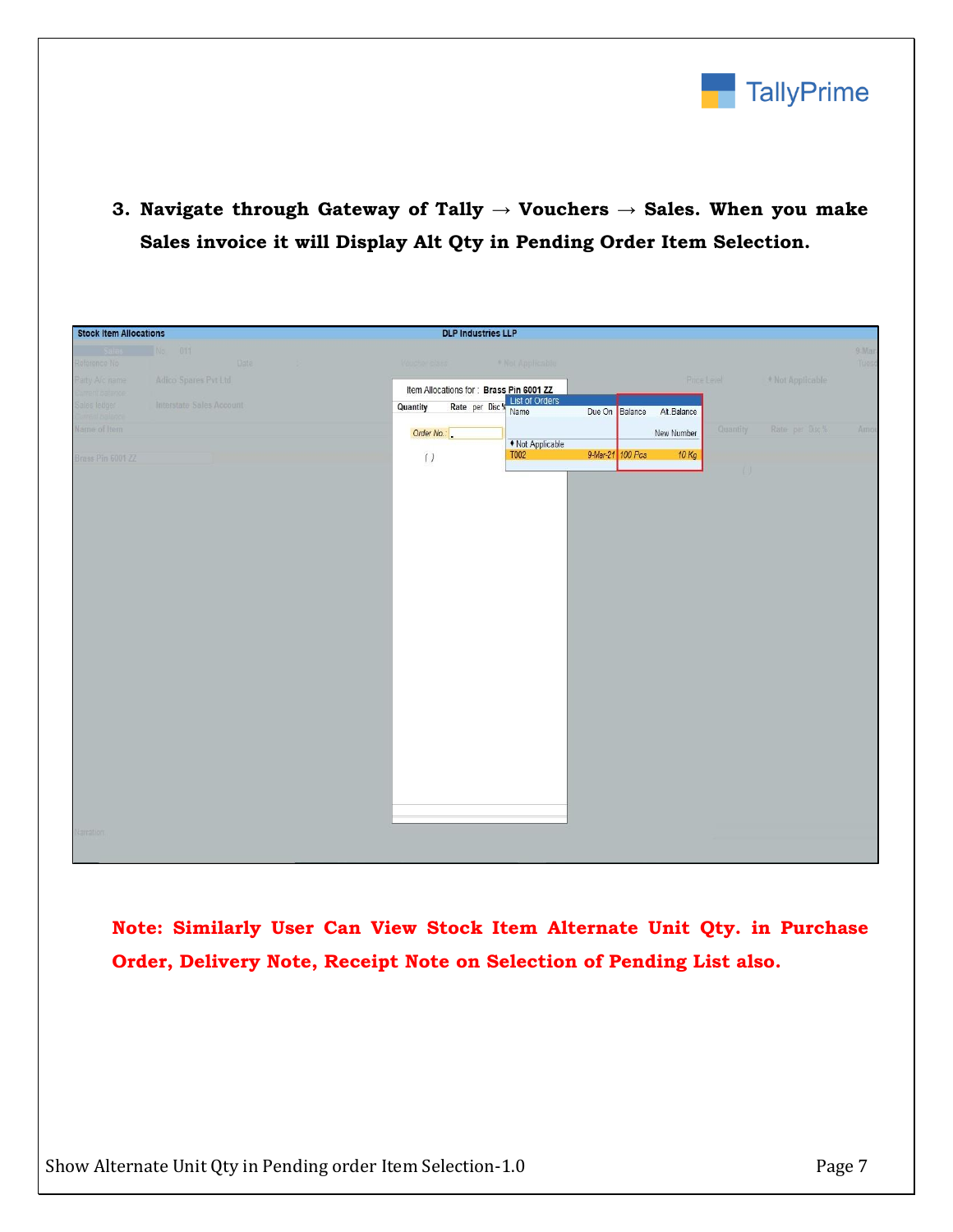

# FAQ

### **Which version/release of TallyPrime does the add-on support?**

This add-on will work only from TallyPrime Release 1.0 onwards.

#### **How will I get support for this add-on?**

For any functional support requirements please do write to us on mail@aaplautomation.com or call us at +91-288-2713956/57/58, +91-9023726215/16, 9099908115, 9825036442.

## **If I need some enhancements / changes to be incorporated for the add-on, whom should I contact?**

Please to write to us on mail@aaplautomation.com with your additional requirements and we will revert to you in 24 hours.

#### **Will new features added be available to us?**

We offer one year availability of all support and new features free of cost. After one year, nominal subscription cost will be applicable to you to continue to get free support and updates.

#### **What will happen after one year?**

There is no fixed annual charge to be payable mandatory. However if any changes are required in our Add-On to make compatible with New Release of TallyPrime then the modification Charges will be applied.

#### **I am using a multi-site. Can I use the same Add-on for all the sites?**

No, one Add-on will work only for 1 site. You need to purchase again if you want to use the same Add-on for more sites.

### **TDL Management screen shows errors with the Add-on. What do I do?**

Check whether the error is because of the Add-on or because of clashes between 2 TDLs (An add-on is also a TDL). In case of clashes, disable one or more TDLs and check which TDL has the error. If the Add-on has a problem, you can report it to us.